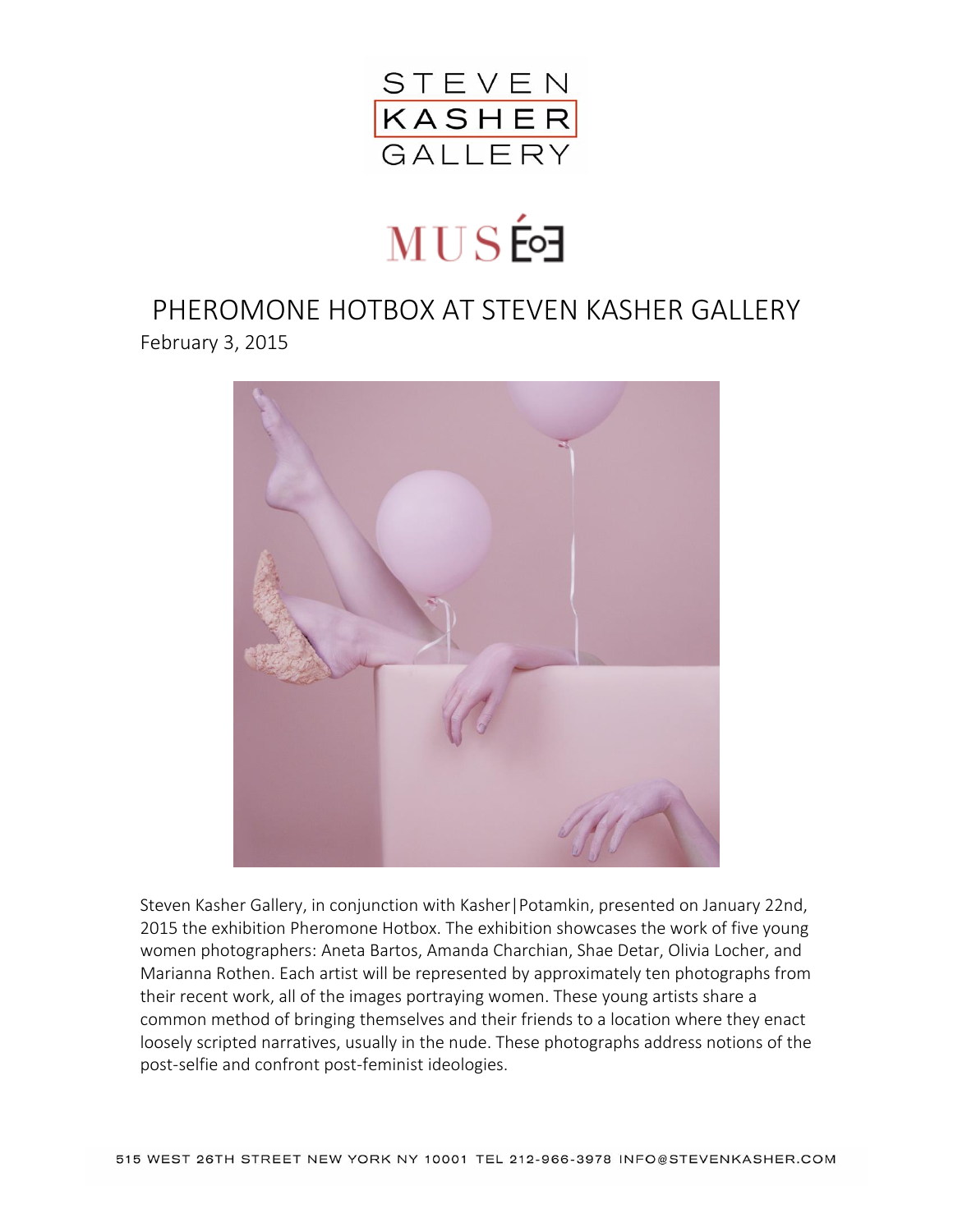

The concept "pheromone hotbox" was originated by Amanda Charchian, who writes: "The understood biological purpose of pheromones is creation. In addition to reproduction in the organs, creation manifests itself for the female artist as an expanded conduit for communication of pheromones between spiritual and material realms. Exuding from the female psyche, these images become an imprint from this hotbox of uninhibited vision. The tension created by sending these pheromones into a biologically confounded process is specific to photographing another woman intimately."

Aneta Bartos portrays a world populated by strong, beautiful, ethereal women full of desire and menace. She creates haunted places where spectral creatures perform acts of ambiguous sexuality. The viewer is challenged to join the strange rites, or to run away in horror.

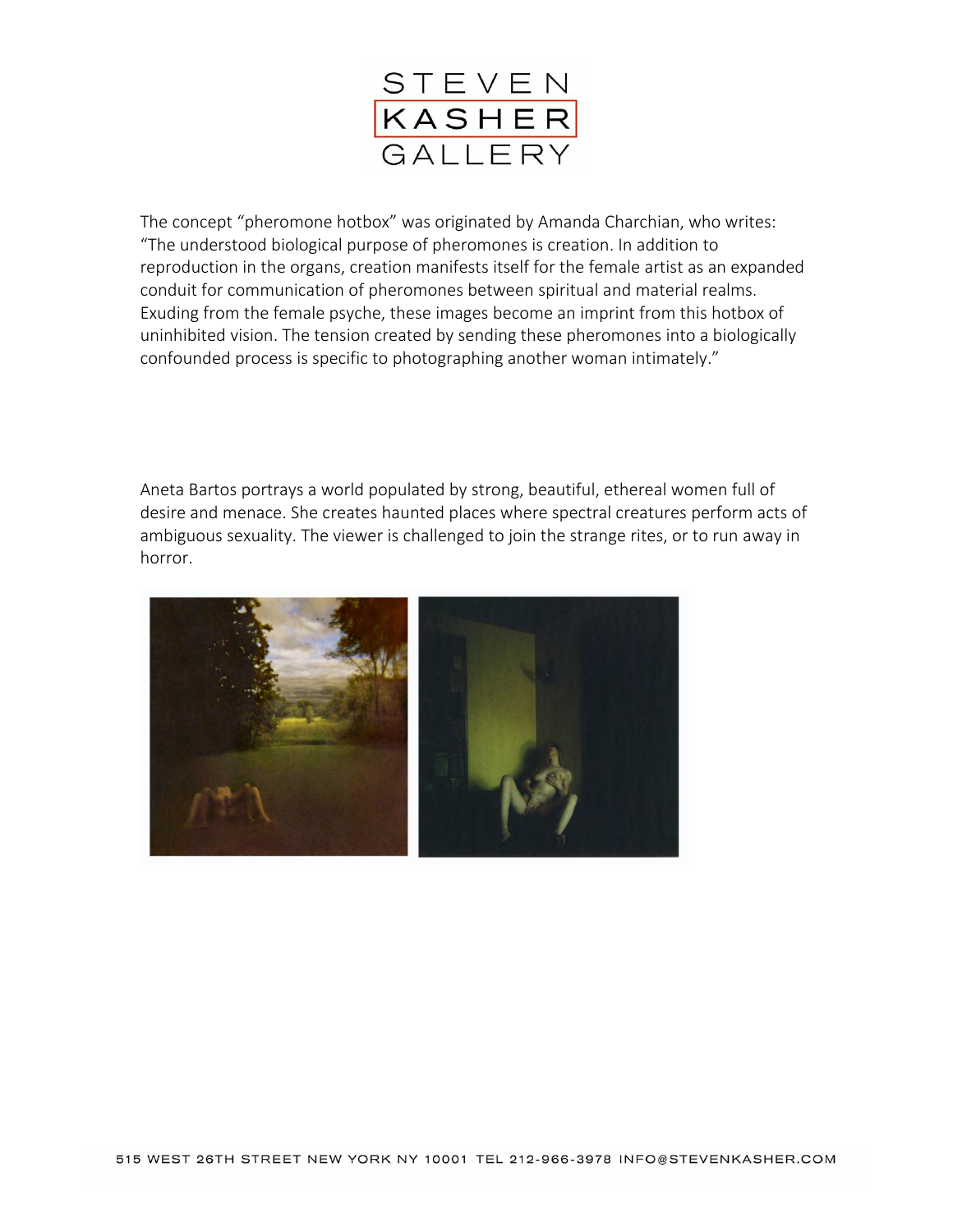

Amanda Charchian travels with her girlfriends to gorgeous settings by the sea or in the desert. In her world clothing is always optional, and an atmosphere of trust and mischievousness rules.



Shae Detar photographs her models in bucolic settings where they disrobe singly or in formation. She paints on her photographs, transforming them into Pop utopias or Pre-Raphaelite dreams.